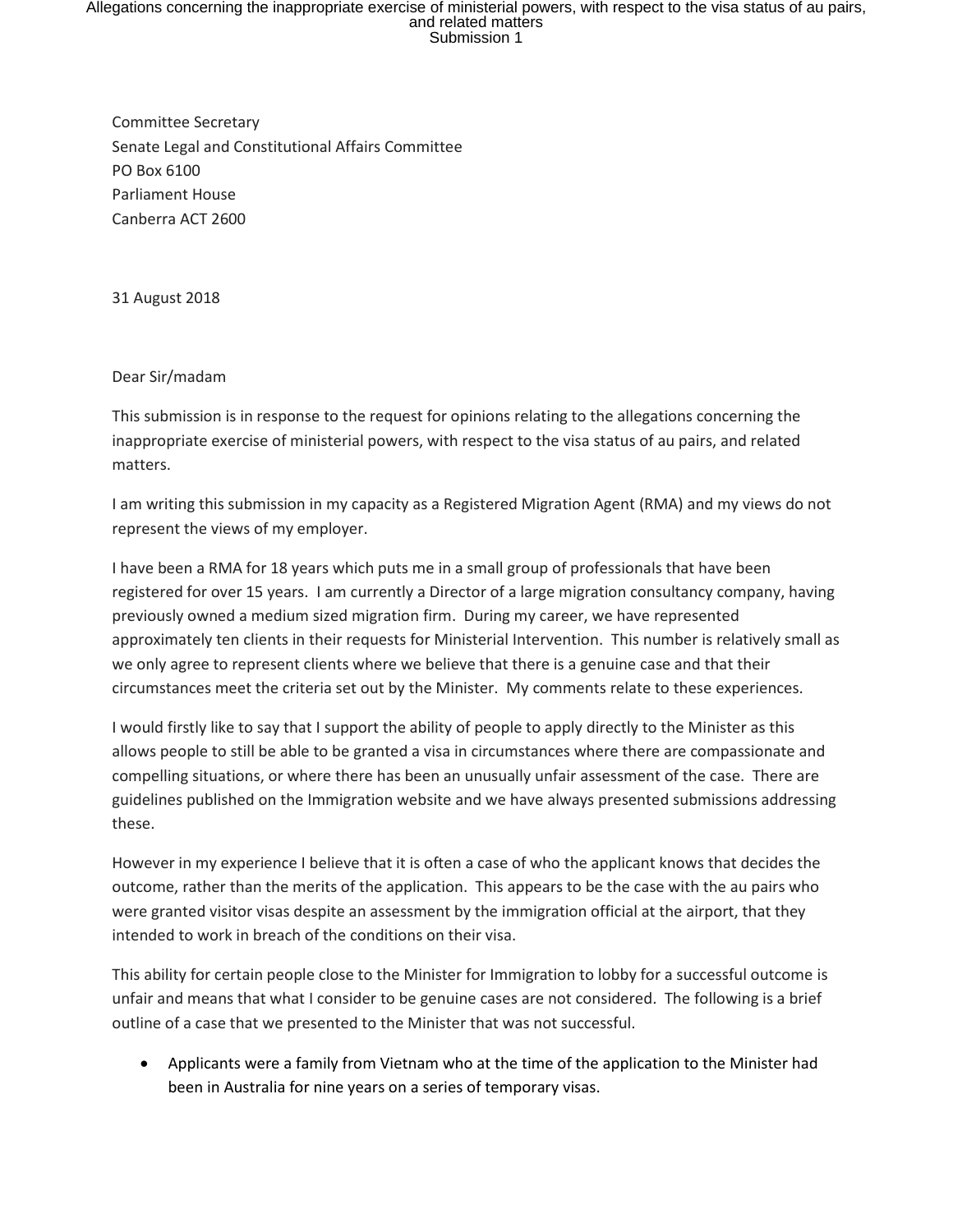- The family included 3 children, two of who were born in Australia.
- After several years on a subclass 457 visa, the applicant applied for a permanent employer sponsored visa. The main applicant was a qualified butcher and had been employed by a large company in Brisbane. The company keenly supported his application.
- The RMA that represented the applicant for the permanent visa application did not submit any evidence that the applicant met the English requirement despite repeated requests from Immigration. The English test at the time was also able to be waived but no evidence was submitted. The application was eventually refused. The RMA then lodged a series of doomed applications which cost the applicant a significant amount of money. Sadly the applicant's trust in the RMA was misguided and it took some time for the applicant to realize that he needed to get a second opinion.
- By the time the applicant came to me, the only option was Ministerial Intervention which we did on a pro bono basis given the amount of money the family had already lost.
- We argued that the applicants met the guidelines due to the fact that children had spent all or most of their lives in Australia (the eldest daughter who was 11 at the time could not write Vietnamese as all her education was in English – her school reports indicated that was an above average student), the economic benefit to Australia in that the employer heavily relied on the main applicant's skills, and the length of time the family had spent in Australia and their level of integration into the community.
- We submitted a significant amount of evidence to support these claims, including evidence that the main applicant met the English requirement and many letters from the community supporting the family (they were heavily involved in the Catholic Church in their local area).
- Despite all of this, the application was refused and the family was forced to return to Vietnam.

This was a family that was part of the fabric of our country and they had only reached this situation due to the incompetence of the former RMA and their misguided trust in him. They had always strived to do everything legally, never once breaching any conditions of their visas. It seemed so unfair to me that the Minister did not deem it in the interests of Australia to let them stay. They would have made ideal Australians. However they were people without any higher level connections.

I acknowledge that the Minister must receive hundreds of requests for intervention and that previous Immigration Ministers have felt that the power to intervene should be lessened, however there are ways to ensure that the intervention powers are robust and applied with integrity. There are guidelines and every application should be assessed using these, however this appears to not be happening. I am not sure what part of the guidelines applied to the au pairs.

In summary, I believe that the Minister's power to intervene should not be taken away but there should be strict adherence to the published criteria and perhaps even strengthening of these.